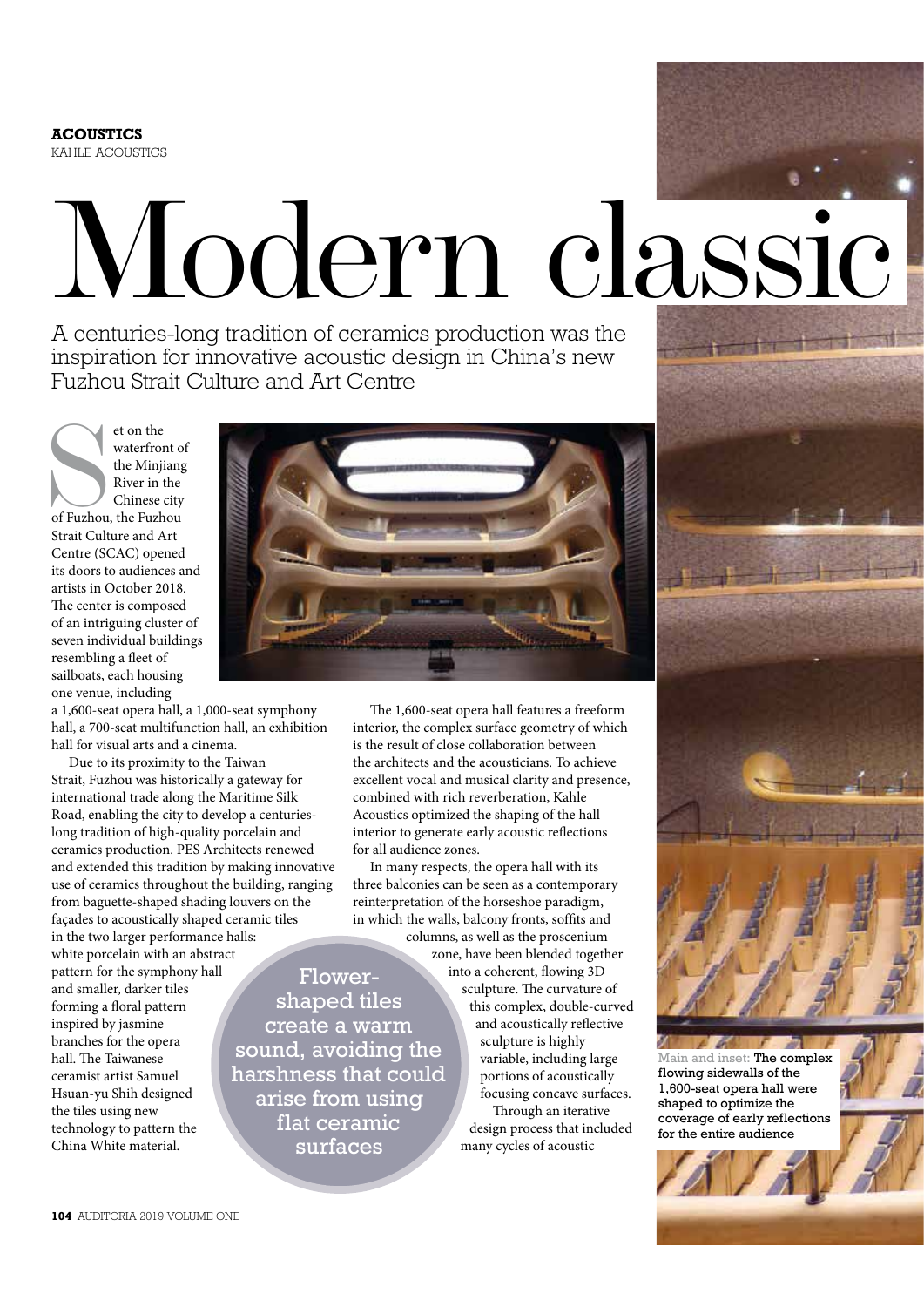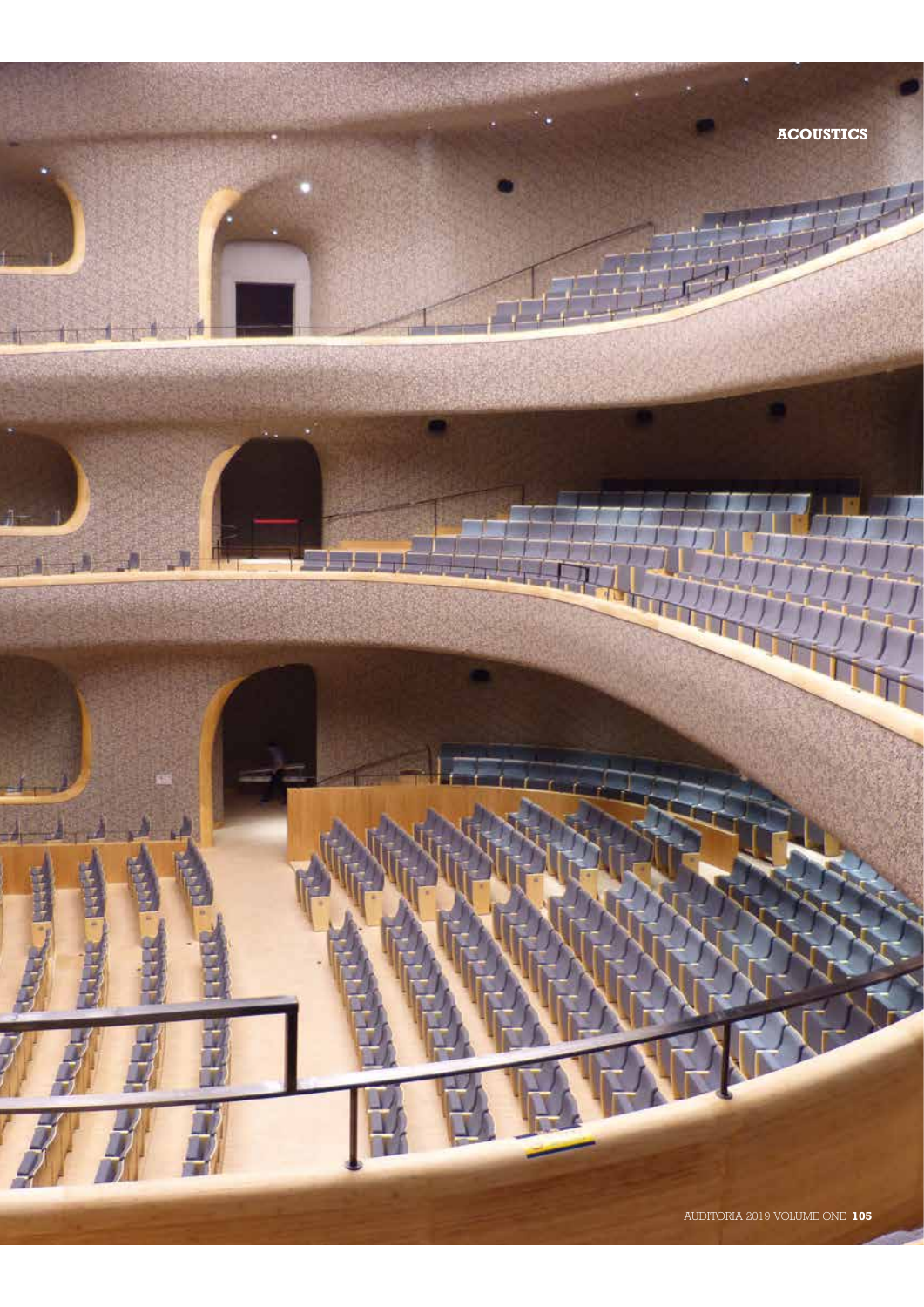

analysis directly within the architectural 3D computer model, the curved sculpture was acoustically optimized. The entire surface was analyzed to identify areas of acoustically positive focusing and those areas that generated focusing problems for certain combinations of stage/pit sources and audience zones. Afer quantifying the strength of the focusing, the shape was optimized either by reorienting the surface or by 'ironing out' and 'infating' certain areas until optimized refection coverage was obtained.

The acoustic analysis employed a nonuniform rational basis spline-based simulation technique, which enabled both highly timeefficient calculation of the acoustic reflections and a continuous collaboration and exchange by both architects and acousticians throughout the whole process.

To sofen the highest frequencies and avoid harshness of tone, the large-scale freeform shape was lined with approximately 1.5 million small ceramic tiles in 13 diferent shapes and various shades of purple and gray. Crucially, the amplitude of the fne-scale difusion pattern was limited to 10mm (0.4in), to retain coherent refections and maintain the acoustic signature of the room. The opera hall is designed to combine excellent clarity and presence with a reverberation time exceeding 1.5 seconds – which can be extended to 1.8 seconds when the orchestra shell is installed in the stage house.

## **The symphony hall**

In contrast to the freeform shape of the opera hall, the interior of the symphony hall is formed entirely of large segments of spheres. All wall surfaces are convexly curved in the shape of petals and, as in many vineyard-type concert halls, the separating walls



enveloping reflections Above: A non-homogenous

surface texture was applied to zones that don't provide useful early reflections

In the symphony hall, specific zones are treated with protruding ceramic tiles while smooth areas enhance the coherence of the reflections

between each terrace are vertically inclined to direct early refections down to the audience. Particular to the Fuzhou concert hall, the outer walls are also vertically inclined to generate additional refections.

The size of those large outer petals is acoustically advantageous, but they also had to be designed carefully, to avoid undesirable echoes. A special acoustic algorithm was developed, to determine which zones of the acoustic petals were efficient in providing early refections and which could potentially generate undesirable refections.

Based on the output of that algorithm, a non-homogeneous surface texture was designed and applied exclusively to those zones that do not provide useful early reflections. This surface texture was obtained by integrating embossed artisanal ceramic tiles of varying shape and pseudo-random arrangement into the smooth curve of the petal.

"Unlike in some recent concert halls, a generalization of this difusing acoustic treatment to the entire refector was not allowed, in order to keep the crucial contribution of refections from these surfaces to the acoustic quality fully intact," says Eckhard Kahle, founder and managing director at Kahle Acoustics.

## **Balancing act**

The symphony hall has 1,000 seats, including the choir seating behind the orchestra, which can also be used to expand the audience. This relatively small seat count may seem at odds with the large stage platform for a full symphony orchestra of more than 100 musicians and the full concert organ; thus, to avoid the sound becoming overly loud, the acoustic volume was increased much further than the traditionally advised ratio of  $10m^3$  (353ft<sup>3</sup>) per audience member. The final volume is 17,000m<sup>3</sup>